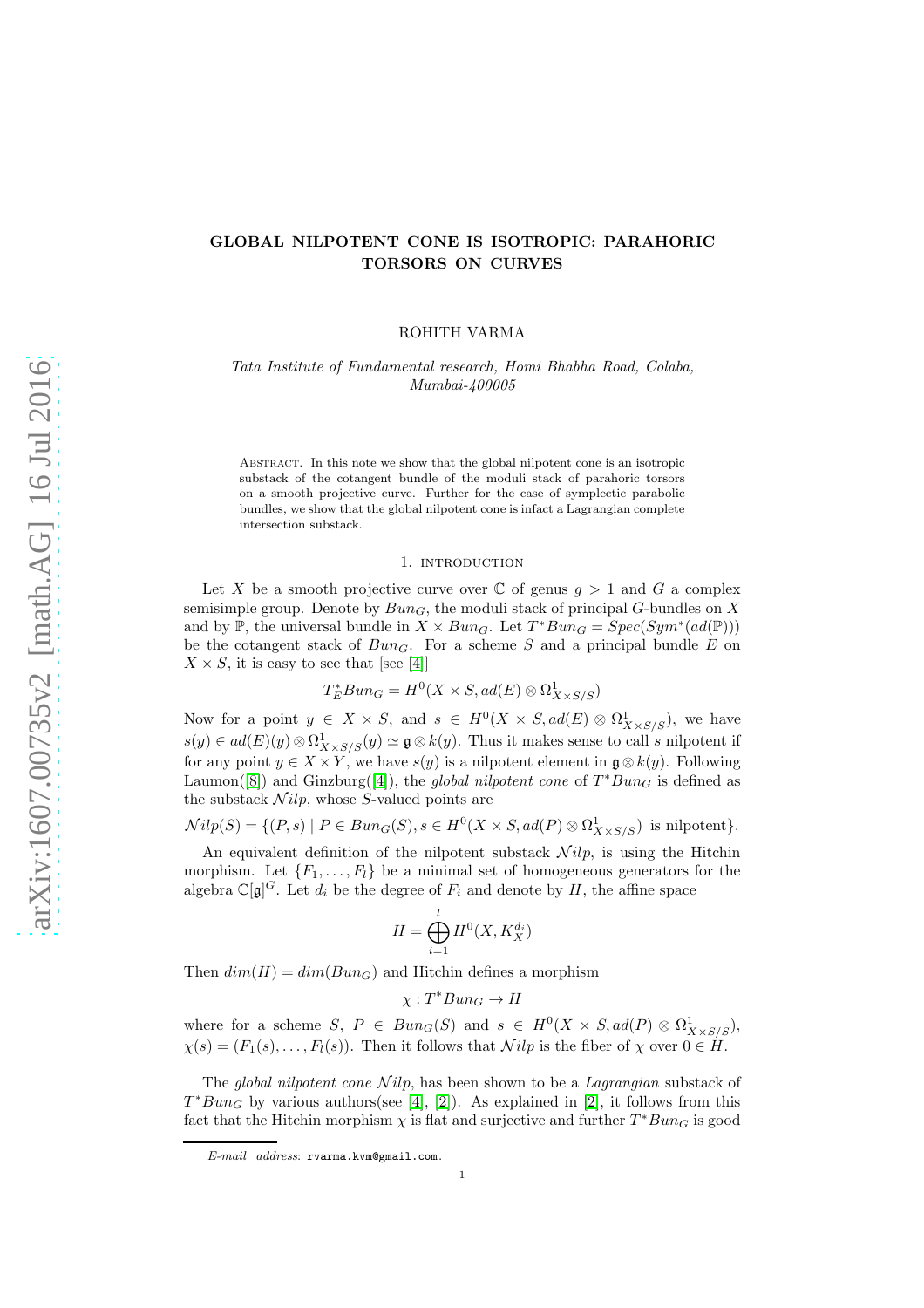#### 2 GLOBAL NILPOTENT CONE IS ISOTROPIC: PARAHORIC TORSORS ON CURVES

in the sense of Beilinson and Drinfeld [\[2\]](#page-10-2).

We will study in this note, a natural notion of the *global nilpotent cone* in the case of the cotangent stack of the moduli stack of parahoric torsors as defined in [\[1\]](#page-10-3). The more familiar notion of parabolic bundles on curves, is a special case of parahoric torsors. The main results we derive regarding the *global nilpotent cone* for parahoric torsors are the following:

(A) The *global nilpotent cone* for parahoric torsors is an isotropic substack of the cotangent stack of the moduli stack of parahoric torsors.

(see Section [3,](#page-2-0)Proposition [1\)](#page-2-1).

(B) We consider a natural analogue of the Hitchin morphism in the case of parahoric torsors and conclude from Propositon [1,](#page-2-1) that if the dimension of the image of the Hitchin morphism is less than or equal to that of the dimension of the moduli stack of torsors, then the *global nilpotent cone* is infact Lagrangian.

(C) We prove in the case of the symplectic group  $Sp_{2n}$ , that the Hitchin morphism factors through a subvariety of dimension the same as that of the moduli stack and hence the *global nilpotent cone* is Lagrangian.

The case of parabolic bundles with full flags, has been previously studied by Faltings [\[3\]](#page-10-4) and the *global nilpotent cone* was proved to be Lagrangian. The case of  $G = GL_n, SL_n$ , has been studied as well by Peter Scheinost and Martin Schottenloher in [\[9\]](#page-10-5). This work is mainly a result of trying to understand the results in [\[9\]](#page-10-5).

#### 2. parabolic bundles

Let us assume from now on that  $G$  is simple and simply-connected. Recall(see [\[10\]](#page-10-6)) a parabolic G- bundle on  $(X, x)$  of weight  $\theta$ , is a triple  $(E, \phi, \theta)$ , where

 $(i)$ E is a principal *G*-bundle.

 $(ii)\theta \in \mathfrak{U}^{\circ} := \{ \theta \in Y(T) \otimes \mathbb{Q} \mid (\theta, \alpha_i) \geq 0, \ (\theta, \alpha_0) < 1 \}$ 

(iii)  $\phi$  is a reduction of structure group of E at x to the parabolic subgroup  $P_{\theta} \subset G$ , determined by  $\theta$ .

It was shown by Balaji and Seshadri([\[1\]](#page-10-3)), that one can equivalently think of parabolic G-bundles on  $(X, x)$ , as torsors under certain group schemes which are called Bruhat-Tits group schemes. Let us briefly recall the results from [\[1\]](#page-10-3): Let  $\theta \in \mathfrak{U}$  and for any root  $r \in R$ , consider the integer

$$
m_r(\theta) = -\lfloor (\theta,r) \rfloor
$$

where  $(,) : Y(T) \times X(T) \rightarrow \mathbb{Z}$ , is the usual pairing.

Identify the completed local ring  $A = \hat{\mathcal{O}}_{X,x}$ , with the power series ring  $\mathbb{C}[[z]]$ . We denote by  $K$ , the fraction field of  $A$ . Then the subgroup

$$
\mathcal{P}_{\theta} := \langle T(A), z^{m_r(\theta)} U_r(A) \rangle \subset G(K)
$$

is a parahoric subgroup in the sense of Bruhat-Tits. Thus from Bruhat-Tits theory, we get a smooth affine group scheme  $\mathcal{G}_{\theta}$  over  $spec(A)$ , which satisfies: (i)  $\mathcal{G}_{\theta} \times_{spec(A)} Spec(K) \cong G \times spec(K).$  $(ii) \mathcal{G}_{\theta}(A) = \mathcal{P}_{\theta}.$ One can construct a smooth affine group scheme  $\mathcal{G}_{X,x,\theta}$  on X such that:

 $(i)\mathcal{G}_{X,x,\theta}|_{X-x}\cong G\times (X-x).$ 

 $(ii)$  $\mathcal{G}_{X,x,\theta}$  | $_{spec(A)} \cong \mathcal{G}_{\theta}$ . In [\[1\]](#page-10-3), it is shown that for  $\theta \in \mathfrak{U}^o$ , we have

$$
\mathcal{P}_{\theta} = ev^{-1}(P_{\theta}).
$$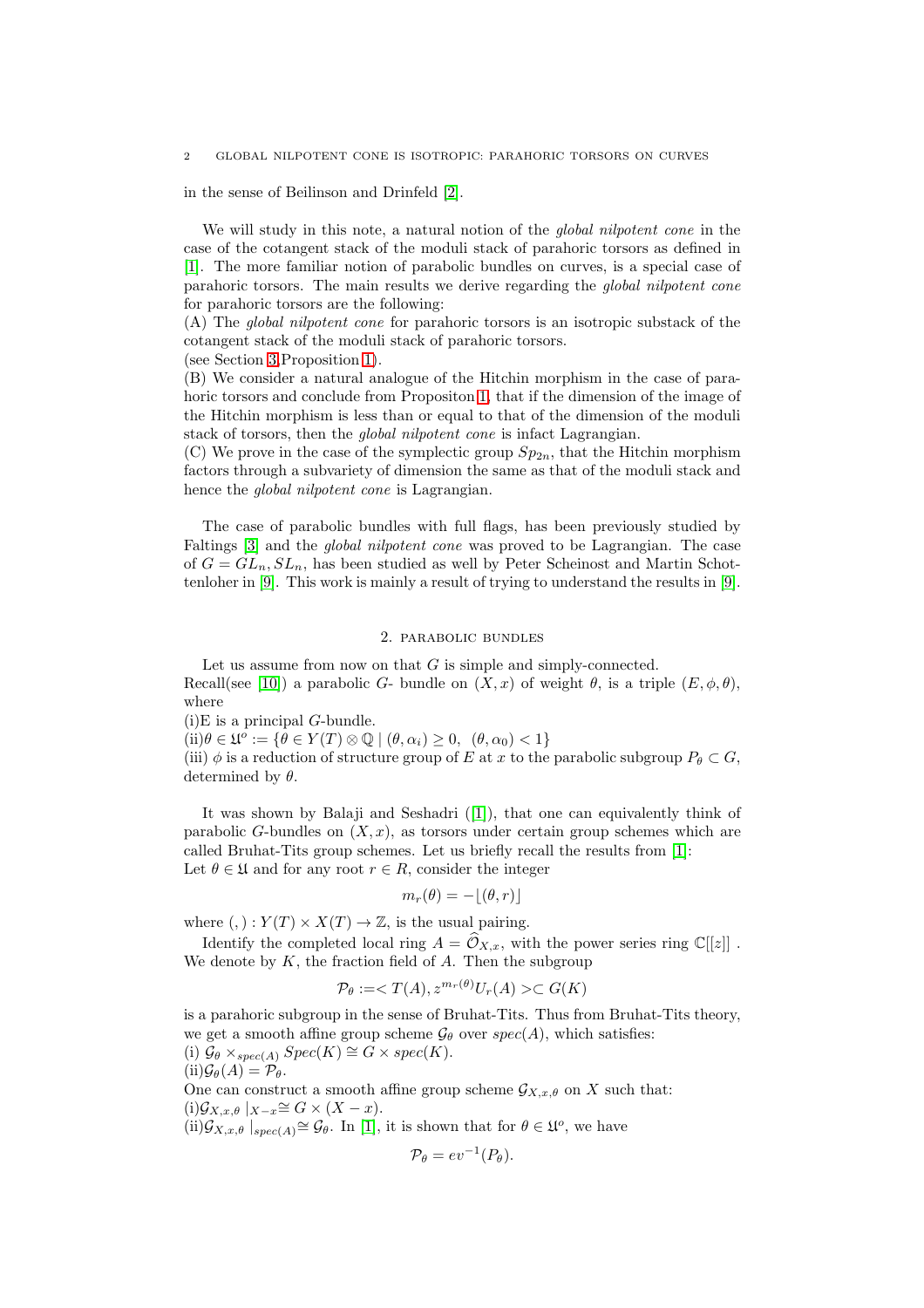where  $ev: G(A) \to G$  is the natural map and  $P_{\theta}$  is the parabolic subgroup determined by  $\theta$ . Further in this case, a  $\mathcal{G}_{X,x,\theta}$  torsor on  $(X,x)$  is the same as a parabolic G-bundle of weight  $\theta$ .

For the rest of this article, a parabolic G-bundle of weight  $\theta$  on  $(X, x)$  is a  $\mathcal{G}_{X, x, \theta}$ torsor on  $(X, x)$ . We will denote by  $Bun_{G_{X, x, \theta}}$ , the moduli stack of parabolic G bundles of weight  $\theta$  on  $(X, x)$ .

# 3. GLOBAL NILPOTENT CONE OF  $T^*Bun_{\mathcal{G}_{X,x,\theta}}$

<span id="page-2-0"></span>We have  $Bun_{G_{X,x,\theta}}$  is a smooth equidimensional algebraic stack. Let S be a scheme over  $spec(\mathbb{C})$ . From standard deformation theory, we have

$$
T^*Bun_{\mathcal{G}_{X,x,\theta}}(S) = \{(E,s) \mid E \in Bun_{\mathcal{G}_{X,x,\theta}}(S), s \in H^0(X \times S, ad(E)^* \otimes \Omega^1_{X \times S/S})\}.
$$

Since  $\mathcal{G}_{X,x,\theta}|_{X-x} \cong G \times (x-x)$ , we have, via the isomorphism  $\mathfrak{g} \cong \mathfrak{g}^{\vee}$  induced by the killing form,  $ad(E)^* \otimes \Omega^1_{X \times S/S}$   $|x_{-x \times S} \cong ad(E) \otimes \Omega^1_{X \times S/S}$   $|x_{-x \times S}$ . Thus for any point  $y \in X - x \times S$ , we have

$$
s(y)\in \mathfrak{g}\otimes k(y).
$$

Thus we say  $s \mid_{X-x \times S}$  is nilpotent if

$$
\forall y \in X - x \times S, \ s(y) \in \mathfrak{g} \otimes k(y) \text{ is nilpotent.}
$$

We define the *global nilpotent cone* as the substack  $\mathcal{N}ilp_{X,x,\theta}$ , defined as

 $Nilp_{X,x,\theta}(S) = \{(E,s) \in T^*Bun_{\mathcal{G}_{X,x,\theta}} \mid s \mid_{X-x \times S} \text{ is nilpotent}\}.$ 

We then have the following

<span id="page-2-1"></span>**Proposition 1.**  $\mathcal{N}ilp_{X,x,\theta}$  *is an isotropic substack of*  $T^*Bun_{\mathcal{G}_{X,x,\theta}}$ .

*Proof.* The proof is an adaptation of [\[4,](#page-10-0) Lemma 5,pg 516] and hence we will contend ourselves by explaining the necessary modifications involved. Let E be a  $\mathcal{G}_{X,x,\theta}$ torsor on  $(X, x)$  and  $s \in H^0(X, ad(E)^* \otimes K_X)$  be nilpotent. Let  $\mathcal{B} \subset \mathcal{G}_{X, x, \theta}$  be the borel subgroup scheme, defined as the flat closure of  $X - x \times B$  in  $\mathcal{G}_{X,x,\theta}$ , for a borel subgroup  $B \subset G$ . From Heinloth [\[5\]](#page-10-7)[Lemma 23], we have the natural morphism  $f : Bun_{\mathcal{B}} \to Bun_{\mathcal{G}_{X,x,\theta}}$  is surjective.

Now we can find a finite Galois cover  $p: Y \to X$ , with Galois group Γ, such that the stack of  $\Gamma$  equivariant principal G-bundles on Y of a fixed local type determined by  $\theta$ , is equivalent to the stack of  $\mathcal{G}_{X,x,\theta}$  torsors on X. For a choice of such an equivariant bundle  $F$  on  $Y$ , we have

$$
\mathfrak{R}_{Y/X}(Ad(F))^{\Gamma} \cong \mathcal{G}_{X,x,\theta}
$$

where  $\Re_{Y/X}$  denotes the restrcition of scalars functor. The equivalence of the categories of equivariant bundles on Y and  $\mathcal{G}_{X,x,\theta}$  is obtained by

$$
N \mapsto \Re_{Y/X}^{\Gamma}(N \wedge F^{op})
$$

Further we have a  $\Gamma$  equivariant B reduction  $F_B$  of F, such that  $\mathfrak{R}^{\Gamma}_{Y/X}(Ad(F_B)) \cong$ B. As in [\[4\]](#page-10-0), choose a B reduction of F over the generic point of  $X$ , so that we have  $s \in \mathfrak{n}_F \otimes K_X$ . If N is the equivariant bundle on Y, which corresponds to F under the equivalence mentioned above, then we have an equivariant section  $\tilde{s}$  of  $ad(N) \otimes K_Y$ , which descends to s. Further we get an equivariant B reduction of N over the generic point of Y, so that  $\tilde{s}$  is a section of  $\mathfrak{n}_N \otimes K_Y$ . Since  $G/B$  is projective, we can extend this B reduction  $N_B$  of N to the whole of Y. Thus we have a  $\beta$  reduction of F given by

$$
F_{\mathcal{B}} = \mathfrak{R}^{\Gamma}_{Y/X}(N_B \wedge E_B)
$$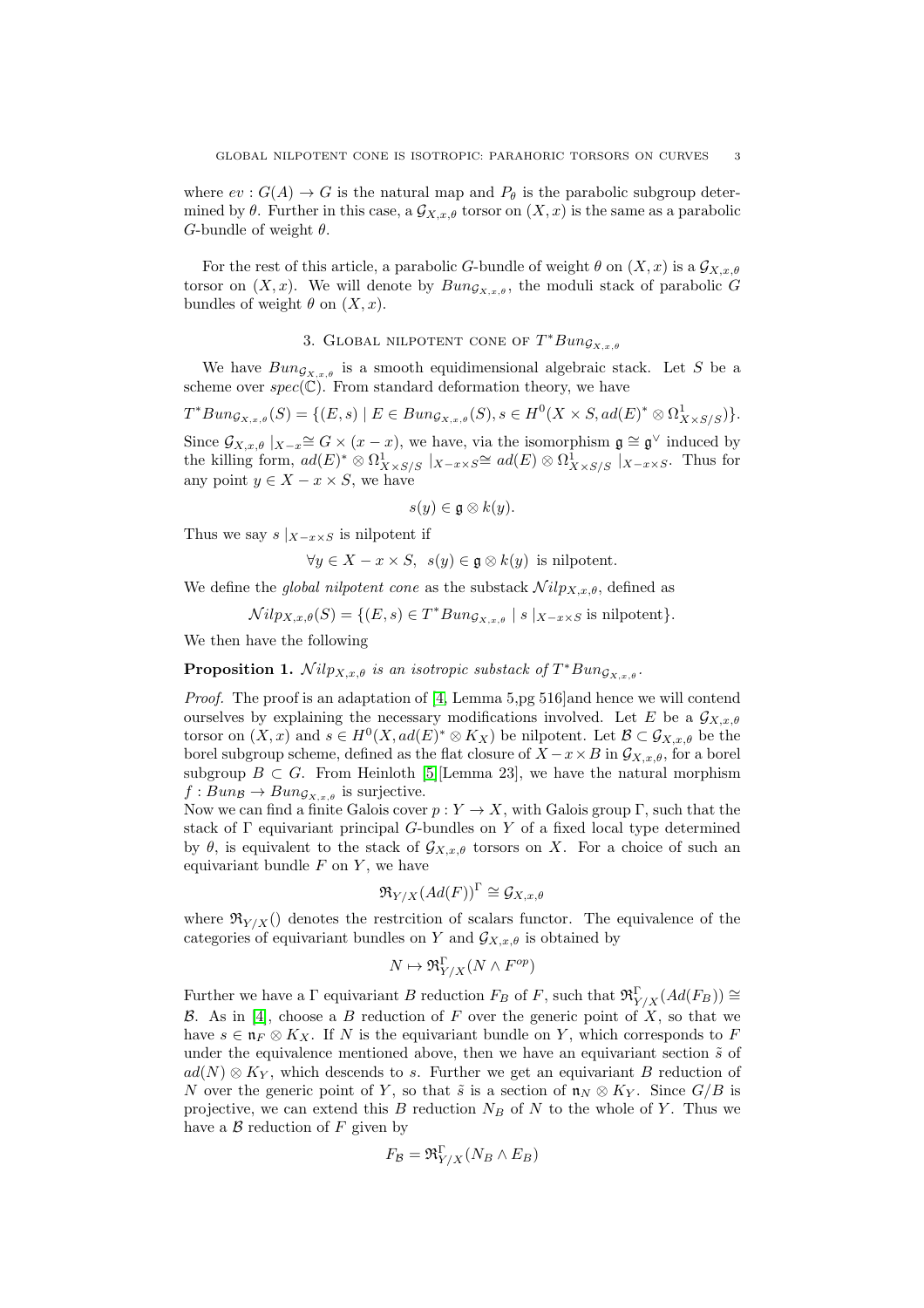such that over the generic point,  $s \in \mathfrak{n}_F \otimes K_X$ . Thus we have  $f^*(s) \in H^0(X, ad(F_B) \otimes$  $K_X$ ) = 0 as it vanishes on the generic point. Following the notations of [\[4,](#page-10-0) Lemma 3], for  $N_1 = Bun_{\mathcal{B}}$  and  $N_2 = Bun_{\mathcal{G}_{X,x,\theta}}$ , we have  $Nilp_{X,x,\theta} = pr_2(Y_f)$ . The rest of the proof can be done exactly as in the proof of [\[4\]](#page-10-0)[Lemma 5].

Remark 1. *In the above Proposition, we have nowhere used the fact that* θ *lies in the interior of the weyl alcove. Hence the above Lemma holds true for general parahoric torsors as considered in* [\[1\]](#page-10-3)*.*

## 4. Hitchin map for parahoric torsors

Let  $\widehat{\mathfrak{p}} \subset \mathfrak{g}((z))$  be a parahoric subalgebra. Let  $\kappa($ ,  $)$  be the killing form on g. We define the *dual* of  $\hat{\mathfrak{p}}$  as

$$
\widehat{\mathfrak{p}}^{\vee} = \{ u \in \mathfrak{g}((z)) \mid \kappa(u, v) \in \mathbb{C}[[t]], \ \forall v \in \mathfrak{p} \}
$$

We have a natural isomorphism

$$
\Psi:\widehat{\mathfrak{p}}^\vee\rightarrow Hom_{\mathbb{C}[[t]]}(\widehat{\mathfrak{p}},\mathbb{C}[[t]])
$$

given by

$$
\Psi(u) := \Psi(u)(v) = \kappa(u, v), \ \forall v \in \widehat{\mathfrak{p}}, \ u \in \widehat{\mathfrak{p}}^{\vee}.
$$

Hence it makes sense to call  $\hat{\mathfrak{p}}^{\vee}$ , the *dual* of  $\hat{\mathfrak{p}}$ .

Consider now the case when  $\hat{\mathfrak{p}} = ev^{-1}(\mathfrak{p})$  for a parabolic sub-algebra  $\mathfrak{p} \subset \mathfrak{g}$ . We then have the following lemma

<span id="page-3-0"></span>**Lemma 1.** Let  $\widehat{\mathfrak{p}} = ev^{-1}(\mathfrak{p})$  *for a parabolic subalgebra*  $\mathfrak{p} \subset \mathfrak{g}$ *. We then have a natural equality of lattices in*  $\mathfrak{g}((z))$ 

$$
\frac{1}{z}(\mathfrak{n}+z\mathfrak{g}[[z]])=\widehat{\mathfrak{p}}^{\vee}.
$$

*where* n *is the nil-radical of* p*.*

*Proof.* Let  $\mathfrak{t} \subset \mathfrak{p}$  be a cartan subalgebra. Let  $R = R^+ \cup R^-$  be the set of roots with respect to t. We then have the familiar decomposition

$$
\mathfrak{g}=\mathfrak{t}\oplus\bigoplus_{\beta\in R}\mathfrak{g}_{\beta}
$$

Let  $\{x_{\beta} \in \mathfrak{g}_{\beta}\}_{\beta \in R} \cup \{h_1, \cdots, h_l \mid h_i \in \mathfrak{t}\}\$ be a basis of  $\mathfrak{g}$ . Using the killing form  $\kappa$ , we can identify  $\mathfrak g$  and  $\mathfrak g^\vee$ . Consider now the linear function  $f_\beta$  for  $\beta \in R$ , given by

$$
f_{\beta}(g) = \begin{cases} 0 & g \in \mathfrak{t} \\ 0 & g \in \mathfrak{g}_{\alpha}, \alpha \neq \beta. \\ c & g = cx_{\beta}. \end{cases}
$$

We then have under the isomorphism  $\mathfrak{g} \cong \mathfrak{g}^{\vee}$ , via the killing form, the linear function  $f_\beta$  corresponds to  $x_{-\beta}$ . Similarly we can define  $f_i$  by

$$
f_i(g) = \begin{cases} 0 & g \notin \mathfrak{t} \\ 0 & g \in \mathfrak{t}, g \in < h_j >_{j \neq i} \\ c & g = ch_i. \end{cases}
$$

We then have  $f_i$  corresponds to an element in t under the isomorphism  $\mathfrak{g} \cong \mathfrak{g}^{\vee}$ . Now let  $\mathfrak{p} = \mathfrak{t} \oplus \bigoplus_{\beta \in R^+} \mathfrak{g}_{\beta} \oplus \bigoplus_{\alpha \in R^* \subset R^+} \mathfrak{g}_{-\alpha}$  and  $\mathfrak{n} = \bigoplus_{\delta \in R^*} \mathfrak{g}_{\delta}$ . We then have

$$
\widehat{\mathfrak{p}} = \mathfrak{t}[[z]] \oplus \bigoplus_{\beta \in R^+} \mathfrak{g}_{\beta} \otimes \mathbb{C}[[z]] \oplus \bigoplus_{\alpha \in R^* \subset R^+} \mathfrak{g}_{-\alpha} \otimes \mathbb{C}[[z]] \oplus \bigoplus_{\delta \notin R^*} \mathfrak{g}_{-\delta} \otimes z\mathbb{C}[[z]]
$$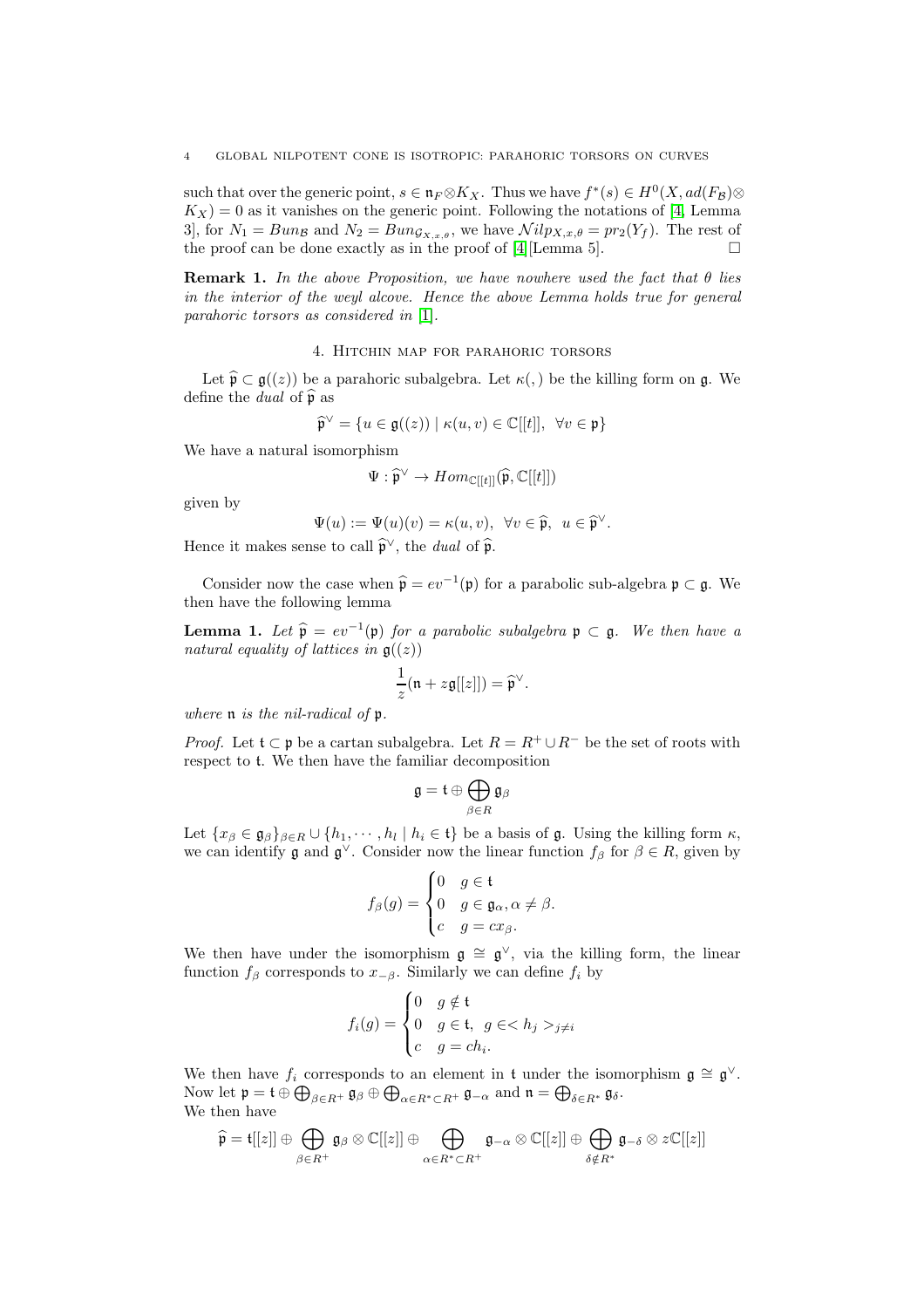Hence

$$
\widehat{\mathfrak{p}}^{\vee} = \langle f_i, \{f_{\beta}\}_{\beta \in R^+}, \{f_{-\alpha}\}_{\alpha \in R^*}, \{\frac{1}{z}f_{-\delta}\}_{\delta \notin R^*}\} \rangle \mathbb{C}[[z]].
$$

Thus we get from the above discussion,

$$
\widehat{\mathfrak{p}}^{\vee} = \langle \mathfrak{t}, \{ \mathfrak{g}_{\beta} \}_{\beta \notin R^*}, \{ \frac{1}{z} \mathfrak{g}_{\delta} \}_{\delta \in R^*} \rangle \mathbb{C}[[z]]
$$
  

$$
= \frac{1}{z} (\mathfrak{n} + z \mathfrak{g}[[z]])
$$

Let E be a  $\mathcal{G}_{X,x,\theta}$  torsor on X. Let  $\mathfrak{p} = Lie(\mathcal{P}_{\theta}) \subset \mathfrak{g}((z))$ , which is a parahoric subalgebra of  $\mathfrak{g}((z))$ . We then have an idenitification of lattices in  $\mathfrak{g}((z))$ 

$$
\widehat{ad(E)}_x^*=\mathfrak{p}^\vee
$$

where  $\widehat{ad(E)}_x^*$ x is the completion of the stalk of  $ad(E)^*$  at x. Now choose a homogeneous generating set  $\{F_1, \ldots, F_l\}$  for  $\mathbb{C}[\mathfrak{g}]^G$ . Since the set  $\widehat{p}^{\vee}$  is a bounded subset of  $\mathfrak{g}((t))$ , we have for  $C >> 0 \in \mathbb{N}$ ,

$$
\nu_t(F_i(\alpha)) \geq -C, \ \forall 1 \leq i \leq l, \ \forall \alpha \in \mathfrak{p}^{\vee}.
$$

Thus the we can define a Hitchin morphism

$$
\chi: Bun_{\mathcal{G}_{X,x,\theta}}\to \bigoplus_{i=1}^l H^0(X,K_X^{\otimes d_i}(Cx))
$$

An immediate corollary of Proposition [1](#page-2-1) is the following:

<span id="page-4-0"></span>Corollary 1. *If we can find a subvariety*  $B \subset \bigoplus_{i=1}^l H^0(X, K_X^{\otimes d_i}(Cx))$ *, such that*  $dim(B) = dim(Bun_{G_{X,x,\theta}})$  and  $\chi$  factors through  $B$ , then we have  $(i)dim(\mathcal{N}ilp_{X,x,\theta}) = dim(Bun_{\mathcal{G}_{X,x,\theta}})$ *(ii)* χ *is flat and surjective.*  $(iii)$  $Nilp_{X,x,\theta}$  *is a Lagrangian substack of*  $T^*Bun_{\mathcal{G}_{X,x,\theta}}$ .

*sketch of the proof.* We only give a sketch of the proof, since we just have to follow the arguments in [\[4\]](#page-10-0)[Proposition 1,Corollary 9, Theorem 10]. We have  $dim(T^*(Bun_{\mathcal{G}_{X,x,\theta}})) \geq 2dim(Bun_{\mathcal{G}_{X,x,\theta}})$  as  $Bun_{\mathcal{G}_{X,x,\theta}}$  is an equidimensional stack (see [\[2\]](#page-10-2)). The fact that  $dim(B) = dim(Bun_{G_{X,x,\theta}})$ , tell us that any fiber of  $\pi$  has dimension greater than or equal to  $dim(T^*(Bun_{\mathcal{G}_{X,x,\theta}})) - dim(B) \geq dim(Bun_{\mathcal{G}_{X,x,\theta}}).$ But as we have from Proposition [1,](#page-2-1) that  $Nilp_{X,x,\theta}$  is isotropic, we must have  $dim(\text{Nilp}_{X,x,\theta}) = dim(\text{Bun}_{\mathcal{G}_{X,x,\theta}})$  and  $\text{Nilp}_{X,x,\theta}$  is infact Lagrangian. We have  $Nilp_{X,x,\theta}$  is the fiber over 0 of the Hitchin morphism. Using The natural  $\mathbb{C}^{\times}$  action on the cotangent stack, we can put any fiber of  $\chi$  in a family parametrized by  $\mathbb{A}^1$ , so that the central fiber is a substack of  $\mathcal{N}ilp_{X,x,\theta}$  and all other fibers have the same dimension. Thus we must have the dimension of the general fiber is less than that of the special fiber, which equals  $dim(Bun_{G_{X,x,\theta}})$ . Hence we get

$$
dim(\chi^{-1}(b)) = dim(Bun_{\mathcal{G}_{X,x,\theta}}), \ \forall b \in B.
$$

Hence  $\chi$  is flat and surjective.

**Corollary 2.** [case of parabolic bundles with full flag] For  $\theta \in \mathfrak{U}^0$ , such that  $P_{\theta}$  is *a Borel subgroupof* G, we have the global nilpotent cone  $Nilp_{X,x,\theta}$  is Lagranigian.

 $\Box$ 

*Proof.* From Corollary [1,](#page-4-0) it is enough to show that the Hitchin morphism factors through a subvariety of dimension equal to that of  $Bun_{\mathcal{G}_{X,x,\theta}}$ . Now we have

$$
dim(Bun_{\mathcal{G}_{X,x,\theta}}) = dim(G)(g-1) + dim(G/B).
$$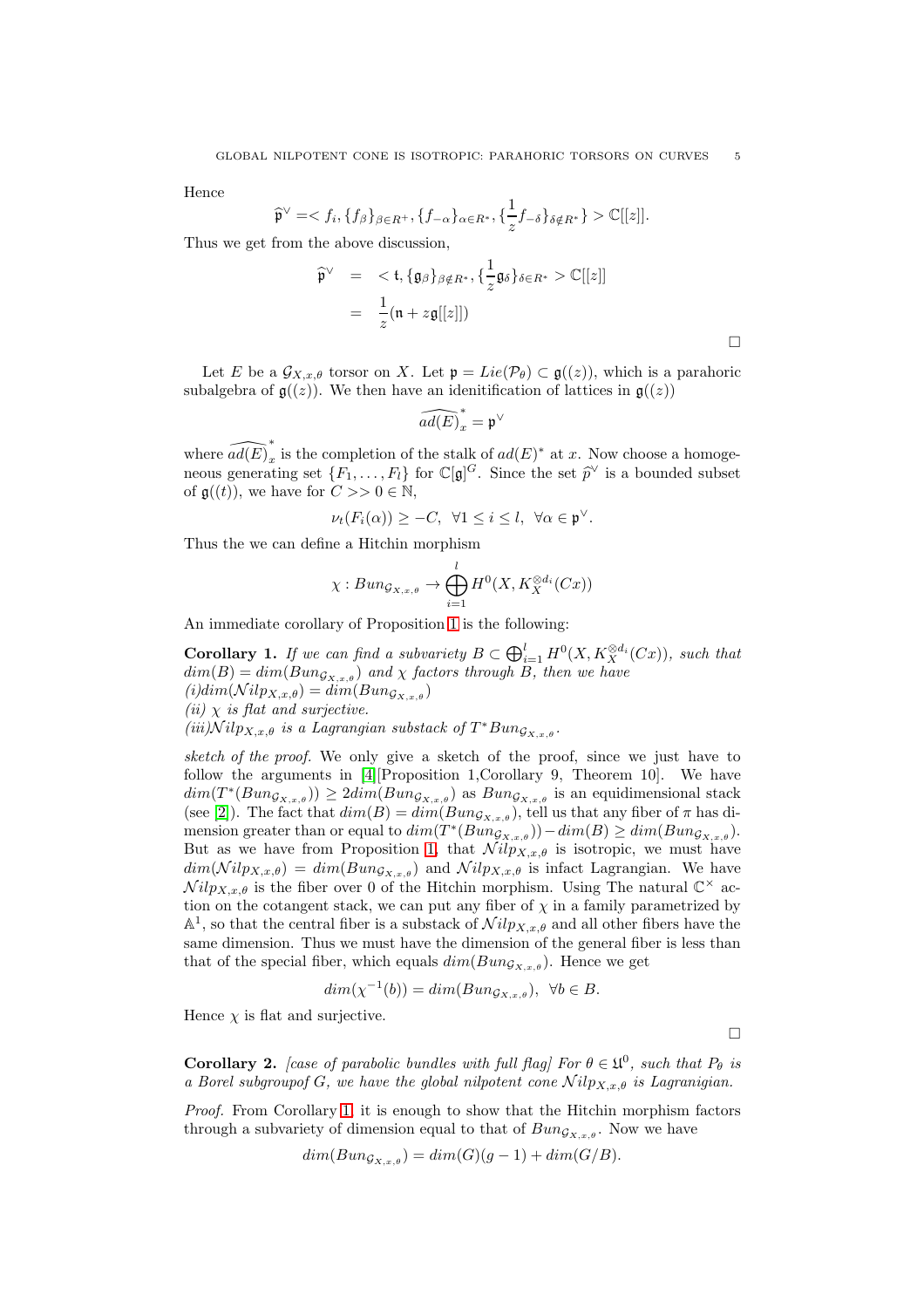where  $B = P_{\theta}$ . On the otherhand, let  $\mathfrak{b} = ev^{-1}(Lie(B))$ . Let n be the nil-radical of Lie(B). Let E be  $aG_{X,x,\theta}$  torsors on  $(X, x)$ . We have from Lemma [1,](#page-3-0) and the above discussions

$$
\widehat{ad(E)}_x^* \simeq \widehat{\mathfrak{p}}^\vee = \frac{1}{z}(\mathfrak{n} + z\mathfrak{g}[[z]]).
$$

Let  $\{f_1, \ldots, f_l\}$  be homogeneous invariants generators for  $\mathbb{C}[\mathfrak{g}]^G$  and  $deg(f_i) = d_i$ . Recall, we have

$$
\Sigma_i d_i = \dim(G/B) + l.
$$

For any  $e \in \mathfrak{n}$ , we have

$$
\nu_z(f_i(e+M)) \ge 1, \ \ \forall M \in z\mathfrak{g}[[z]], \forall j
$$

as  $f_j(e) = 0$ . Thus we get

$$
\nu_z(f_i(\frac{1}{z}(e+M))) \geq -(d_i-1), \ \forall i, \forall M \in z\mathfrak{g}[[z]]
$$

Thus we have the image of the Hitchin morphism is contained in the subspace

$$
W = \bigoplus_i H^0(X, K_X^{d_i}(d_i - 1))
$$

From Riemann-Roch theorem, we get

$$
dim(W) = dim(G)(g-1) + \sum_{i} (d_i - 1) = dim(G)(g-1) + dim(G/B)
$$

## 5. some local computations

In this section, we will study the local picture of the Hitchin morphism in the case of  $\mathfrak{gl}_m$ , for a particular choice of invariant genartors, which are the various co-efficients of the characteristic polynomial. The local study helps us conclude that, for a suitable choice of invariant generators for  $\mathfrak{sp}_{2n}$ , the Hitchin morphism for symplectic parabolic bundles, factors through a subvariety of dimension same as that of the moduli stack. Thus from Corollary [1,](#page-4-0) we get the *global nilpotent cone* is Lagrangian. The combinatorial results and the other statements we derive in this section, are a result of trying to understand the statements found in [\[9\]](#page-10-5)[pages 209- 215].

Let  $e \in \mathfrak{gl}_m$  be a nilpotent element. We can associate to the conjugacy class of e, a partition  $\mu = (m_1, \ldots, m_k)$  of m. We denote by  $\tilde{\mu} = (\tilde{m}_1, \ldots, \tilde{m}_r)$ , the dual partition of m. Now assume  $m = 2n$  and  $e \in \mathfrak{sp}_{2n} \subset \mathfrak{gl}_{2n}$ . It is a well-known fact that we have, the corresponding partition  $\mu$ , satisfies the property

in  $\mu$  every odd number occurs with even multiplicity

Further we have

$$
dim(Z_{SP_{2n}}(e)) = \frac{1}{2}(\Sigma_i \tilde{m}_i^2 + #\{i \mid m_i \text{ is odd}\})
$$

Now for a number  $1 \leq j \leq m$ , we define

 $n(\mu, j) = a$ ; where a is the unique number such that  $m_1 + \cdots + m_{a-1} < j \leq m_1 + \cdots + m_a$ . We denote by  $F_j \in \mathbb{C}[\mathfrak{gl}_m]^{GL_m}$ , defined by

$$
det(Q - TId_{m \times m}) = T^{m} + F_1(Q)T^{m-1} + \dots + F_m(Q).
$$

FollowingKhazdan and Lusztig ([\[6\]](#page-10-8)), we say a subset  $Y \subset \mathfrak{g}[[z]]$  is constructible, if for some integer N, we have a constructible subset  $Y_l$  of the affine space  $\mathfrak{g}[[t]]/t^l\mathfrak{g}[[t]]$ , such that under the natural map

$$
f_l: \mathfrak{g}[[t]] \to \mathfrak{g}[[t]]/t^l \mathfrak{g}[[t]]
$$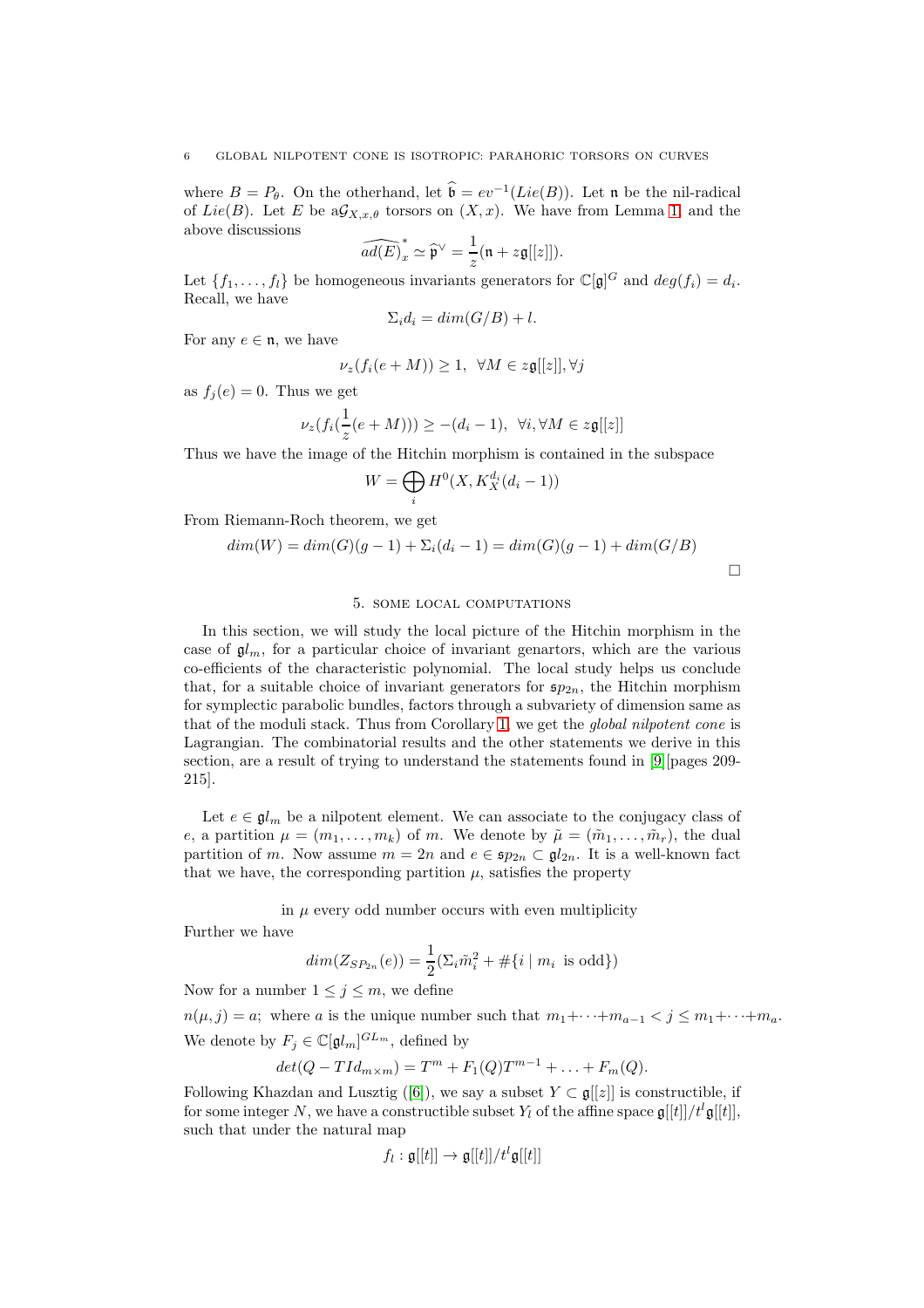we have

$$
Y = f_l^{-1}(Y_l).
$$

A subset  $U \subset Y$ , where Y is constructible as above is called open, if for some  $l_1 > l$ , we have  $\tilde{U} \subset (p_l^{l_1})(Y_l)$  open and  $U = p_{l_1}^{-1}(\tilde{U})$ , where

 $p_l^{l_1}:\mathfrak{g}[[t]]/t^{l_1}\mathfrak{g}[[t]] \rightarrow \mathfrak{g}[[t]]/t^l\mathfrak{g}[[t]].$ 

is the natural map. Now we claim the following

<span id="page-6-0"></span>**Lemma 2.** *Consider the subset*  $\mathcal{I}_e^j \subset e + z \mathfrak{gl}_m[[z]],$  *given by* 

 $\mathcal{I}_e^j = \{ \gamma \in e + z \mathfrak{gl}_m[[z]] \mid \nu_t(\gamma) \text{ is the minimum} \}$ 

*Then*  $\mathcal{I}_e^j$  *is open in*  $e + z\mathfrak{g}[[z]]$ *.* 

*Proof.* Let  $k \in \mathbb{N}$ . It is enough to prove the following subsets are open

$$
\mathcal{I}_e^{j,k} := \{ \gamma \in e + z\mathfrak{g}[[z]] \mid \nu_t(F_j(\gamma)) \le k \}
$$

To see this, consider the induced morphism of varieties

$$
F_j^k: \mathfrak{g}[[z]]/z^{k+1}\mathfrak{g}[[z]] \to \mathbb{C}[[z]]/z^{k+1}\mathbb{C}[[z]].
$$

Let  $f_{k+1} : \mathfrak{g}[[z]] \to \mathfrak{g}[[z]]/z^{k+1}\mathfrak{g}[[z]]$  be the natural map. which is surjective. Now we have

$$
F_j^k(f_{k+1}(\gamma)) \neq 0 \iff \nu_t(F_j(\gamma)) \leq k
$$

Thus we get

$$
\mathcal{I}_e^{j,k} = f_{k+1}^{-1}((f_0^{k+1})^{-1}(\{e\}) \cap (F_j^k)^{-1}(0)
$$

and hence is open.

We then have following proposition

**Proposition 2.** *Let*  $\gamma \in e + z \mathfrak{gl}_m[[z]]$ *. Then we have* 

 $\nu_t(F_i(\gamma)) \geq n(\mu, i)$ 

*Proof.* We can assume with no loss of generality that e is in the jordan form, with jordan blocks of sizes  $m_i$  along the diagonal. Let I be the sub-algebra of  $gl_m$ , consisting of blocks of sizes  $m_i$  along the diagonal. We then have

$$
\mathfrak{l}\cong \mathfrak{gl}_{m_1}\times \cdots \times \mathfrak{gl}_{m_r}
$$

and  $e \in I$  is regular nilpotent in l. Let  $e = e_1 + e_2 + \cdots + e_r$  be the jordan decomposition, and  $\{F_{ij}\}_{j=1}^{m_i}$  be the invariants in  $\mathbb{C}[\mathfrak{gl}_{m_i}]^{GL_{m_i}}$  given by the coefficients of characteristic polynomials. For  $M \in \mathfrak{l}$ , we think of M as a tuple  $(M_1, \ldots, M_r)$ , where  $M_i \in \mathfrak{gl}_{m_i}$ . Using the formula

$$
det(M-TId) = det(M_1-TId) \cdots det(M_r-TId)
$$

we can express  $F_j |_{\mathfrak{l}}$ , as a sum of products of the form  $F_{i_1j_1} \cdots F_{i_hj_h}$ , where  $i_1 \neq$  $i_2 \cdots \neq i_h$  and  $j_1 + \cdots + j_h = j$ . The minimum number of such terms possible is  $\mu(i)$  and thus we get

$$
\nu_t(F_j(\gamma)) \ge n(\mu, j), \ \ \gamma \in e + z[[z]]
$$

since we have  $\nu_t(F_{ij}(\gamma)) \geq 1$ , for  $\gamma \in e + z[[z]]$ . Now we consider the open set of regular semisimple elements in  $e + z\mathfrak{g}[[z]]$  as considered by Khazdan and Lusztig([\[6\]](#page-10-8)[pg 156]) which over  $\mathbb{C}((t))$  is conjugate to a matrix of the form  $D =$  $diag(a_1^1, \cdots, a_{m_1}^1, a_1^2, \cdots, a_1^r, \cdots, a_{m_r}^r),$  where

$$
a^i_{\lambda} \in z^{\frac{1}{m_i}} \mathbb{C}[[z^{\frac{1}{m_i}}]]
$$

We will denote this open set by  $\mathcal{J}_e$ . Observe we have  $D \in \mathfrak{l} \otimes \overline{\mathbb{C}((t))}$  and  $F_{ij}(D) \in$  $z\mathbb{C}[[z]], \forall i, j.$  Choose an  $\mathfrak{sl}_2$  triple  $\{e, f, h\} \subset \mathfrak{l}$ . Let  $V = \mathfrak{z}_\mathfrak{l}(f)$ . Choose a basis  $\{v_{ij}\}\$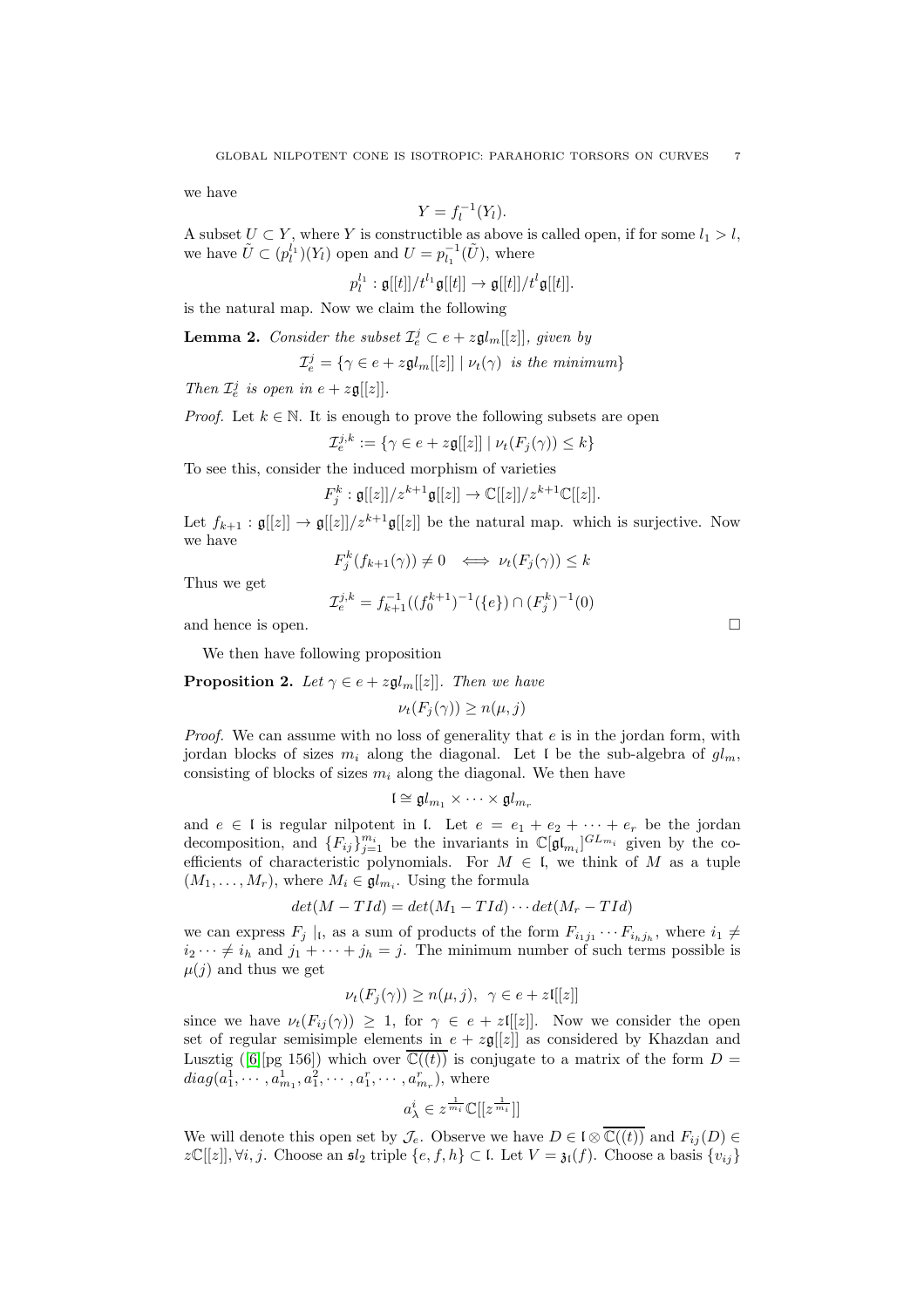#### 8 GLOBAL NILPOTENT CONE IS ISOTROPIC: PARAHORIC TORSORS ON CURVES

of V consisting of eigenvectors for  $t$ . Now from a theorem of Kostant([\[7\]](#page-10-9)), we can find generators  $\{Q_{ij}\}\$ for the ring  $\mathbb{C}[[\mathfrak{l}]]^L$ , such that we have

$$
Q_{ij}(e + \Sigma a_{pq} v_{pq}) = a_{ij}.
$$

Since we have  ${F_{ij}}$  are generators for the invariant ring  $\mathbb{C}[\mathbf{I}]^L$  as well, we get

$$
Q_{ij}(D) = d_{ij} \in z\mathbb{C}[[z]].
$$

Thus we get

$$
Q_{ij}(D) = Q_{ij}(e + \Sigma d_{pq}v_{pq}).
$$

consequently we get

$$
F_j(\tilde{D}) = F_j(D) = F_j(e + \Sigma d_{pq} v_{pq}),
$$

where  $\tilde{D} \in \mathcal{J}_e$  is conjugate to D over  $\overline{\mathbb{C}((t))}$ . In particular, we get

$$
\nu_t(F_j(\tilde{D})) \ge n(\mu, j), \ \ \tilde{D} \in \mathcal{J}_e.
$$

Now to finish off the proof consider the open set  $\mathcal{I}_e^j$  as in Lemma [2.](#page-6-0) Since  $e \zeta \mathfrak{g}[[z]]$ is an irreducible contsructible subset of  $\mathfrak{g}[[z]]$ , we have

$$
\mathcal{J}_e \cap \mathcal{I}_e^j \neq \emptyset.
$$

Thus we get the minimum of  $v_t(F_i)$  attained in  $e + z\mathfrak{g}[[z]]$  is at least  $\mu(j)$  and hence the lemma is proved.

<span id="page-7-0"></span>Lemma 3 (A combinatorial identity). *We have*

$$
\Sigma_i im_i = \frac{1}{2} (\Sigma_j \tilde{m}_j^2 + \tilde{m}_j)
$$

*Proof.* Consider the young tableau corresponding to  $\mu$ . Enter the number i on every box in the  $i^{th}$  row of the tableau. Now summing the resulting set of numbers row-wise, we get the number  $\Sigma_i$ *im*<sub>i</sub>. While summinng up the numbers, column wise, we get the number  $\frac{1}{2}(\Sigma_j \tilde{m}_j^2 + \tilde{m}_j)$ . Thus we get the required equality

$$
\Sigma_i i m_i = \frac{1}{2} (\Sigma_j \tilde{m}_j^2 + \tilde{m}_j).
$$

For  $\mathfrak{g} = \mathfrak{sp}_{2n}$ , the polynomial functions  $\{F_{2i} \mid_{\mathfrak{sp}_{2n}}\}_{i=1}^n$  is a minimal homogeneous generating set for the ring  $\mathbb{C}[\mathfrak{sp}_{2n}]^{Sp_{2n}}$ . We have the following corollary of the Lemma [3](#page-7-0)

<span id="page-7-1"></span>**Corollary 3.** Let  $\mu$  be the partition corresponding to a nilpotent element  $e \in \mathfrak{sp}_{2n} \subset$  $\mathfrak{gl}_{2n}$ *. Then we have* 

$$
\sum_{j=1}^{n} n(\mu, 2j) = \frac{n}{2} + \frac{1}{2} (dim(Z_{Sp_{2n}}(e)))
$$

*Proof.* We have

$$
n(\mu, 2j) = a, \ \ m_1 + \cdots + m_{a-1} < 2j \le m_1 + \cdots + m_a.
$$

Thus we have

 $|m_1 + \cdots + m_{a-1}| + 1 \leq j \leq |m_1 + \cdots + m_a|$ .

Thus consider the subset of  $C_a \subset \{1, \ldots, n\}$ , given by

$$
C_a = \{ j \mid \mu(j) = a \}
$$

We have

$$
\#C_a = \begin{cases} \frac{m_a}{2} & if \ m_a \text{ is even} \\ \frac{m_a-1}{2} & if \ m_a \text{ is odd and } m_1 + \dots + m_{a-1} \text{ is even} \\ \frac{m_a+1}{2} & if \ m_a \text{ is odd and } m_1 + \dots + m_{a-1} \text{ is odd} \end{cases}
$$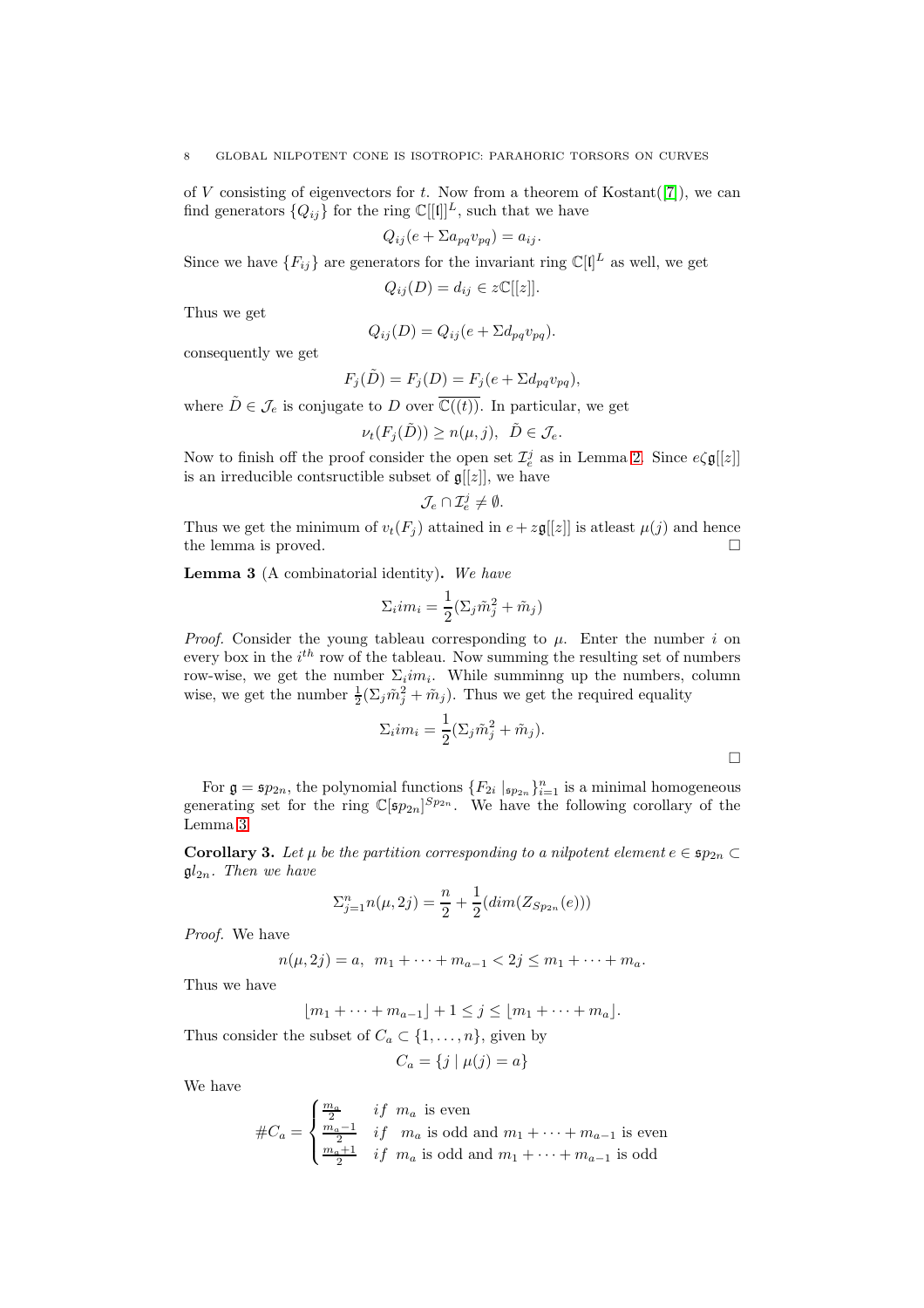We have now

$$
\Sigma_{j=1}^n n(\mu, 2j) = \Sigma_{a=1}^r a \# C_a.
$$

Now since  $\mu$  corresponds to a nilpotent orbt in  $\mathfrak{sp}_{2n}$ , recall we have odd numbers occurs with even multiplicity in  $\mu$ . Now consider the set  $C^o = \{a \mid m_a \text{ is odd}\}.$ Arrange the numbers in  $C^o$  in increasing order and let them be  $\{a_1, \dots, a_{2q}\}.$  We then have

$$
a_i = a_{i+1} + 1, \ i = 1, 3, \dots, 2q - 1.
$$

Thus we get that

$$
\Sigma_{a \in C^0} a \# C_a = \Sigma_{a \in C^0} \frac{am_a}{2} + \frac{1}{2}(-a_1 + a_2 - a_3 + \cdots)
$$
  
=  $\Sigma_{a \in C^0} \frac{am_a}{2} + \frac{1}{2}(\frac{1}{2} \# C^0)$ 

 $\Box$ 

Thus we have

$$
\Sigma_{j=1}^{n} \mu(2j) = \Sigma_{a \notin C^0} a \# C_a + \Sigma_{a \in C^0} a \# C_a.
$$
  
= 
$$
\frac{1}{2} (\Sigma_a a m_a + \frac{1}{2} \# C^0)
$$
  
= 
$$
\frac{1}{2} (\frac{1}{2} (\Sigma_k \tilde{m}_k^2 + \# C^0) + n)
$$
  
= 
$$
\frac{n}{2} + \frac{1}{2} (dim(Z_{Sp_{2n}}(e)))
$$

**Remark 2.** For  $\mathfrak{g} = \mathfrak{so}_{2n+1} \subset \mathfrak{gl}_{2n+1}$ . We have  $\{F_{2i} \mid_{\mathfrak{g}}\}_{i=1}^n$  is a generating set for  $\mathbb{C}[\mathfrak{g}]^{So_{2n+1}}$ *. But the analogue of Corollary [3](#page-7-1) fails in this case, as can be seen by the following example:*

*Let*  $\mathfrak{g} = \mathfrak{so}(5)$  *and*  $e \in \mathfrak{g}$ *, whose associated partition of* 5 *is*  $\mu = (2, 2, 1)$ *. The dual partition of*  $\mu$  *is* (3,2)*. We have two invariants*  $F_2$  *and*  $F_4$  *and* 

$$
n(\mu, 2) + n(\mu, 4) = 1 + 2 = 3.
$$

*But on the otherhand, we have*

$$
\frac{1}{2}(n + \dim(Z_{\mathfrak{g}}(e))) = \frac{1}{2}(2 + 3^2 + 2^2 - 1) = 4.
$$

### 6. Hitchin morphism for symplectic parabolic bundles

Let  $\mathcal{G}_{X,x,\theta}$  be a Bruhat-Tits group scheme over  $(X,x)$  for the symplectic group  $Sp_{2n}$  and  $\theta$  in the interior of the rational weyl alcove. Let  $P_{\theta}$  be the parabolic subgroup of  $Sp_{2n}$ , determined by  $\theta$ . Denote by  $\mathfrak{p}_{\theta}$ , the lie algebra of  $P_{\theta}$ . Let  $\mathfrak{n}_{\theta}$  be the nil radical of  $\mathfrak{p}_{\theta}$ .

We then have

$$
\widehat{\mathfrak{p}}_{\theta} := Lie(\widehat{\mathcal{G}_{X,x,\theta}}) \mid_x = ev^{-1}(\mathfrak{p}_{\theta})
$$

where we identify the completed local ring  $\widehat{\mathcal{O}}_x$  with  $\mathbb{C}[[z]]$  and  $ev : \mathfrak{sp}_{2n}[[z]] \to \mathfrak{sp}_{2n}$ is the natural map. From Lemma we have

$$
\widehat{\mathfrak{p}}_{\theta}^{\vee} = \frac{1}{z} (\mathfrak{n}_{\theta} + z \mathfrak{g}[[z]])
$$

As in the previous section, we denote by  $F_j \in \mathbb{C}[\mathfrak{sp}_{2n}]^{Sp_{2n}}$ , the invariants defined by the equation

$$
det(M - TId) = \sum_{j=0}^{2n} F_j(M) T^{2n-j}
$$

It is a well-known fact that, we have  $F_j = 0$ , for j odd and  $\{F_{2j}\}_{j=1}^n$  generates the algebra of invariants. Let  $O_\theta \in n_\theta$ , be the dense open  $P_\theta$  orbit corresponding to the Richardson class. Let the corresponding partition of  $2n$  be  $\Lambda = (\lambda_1, \ldots, \lambda_r)$ .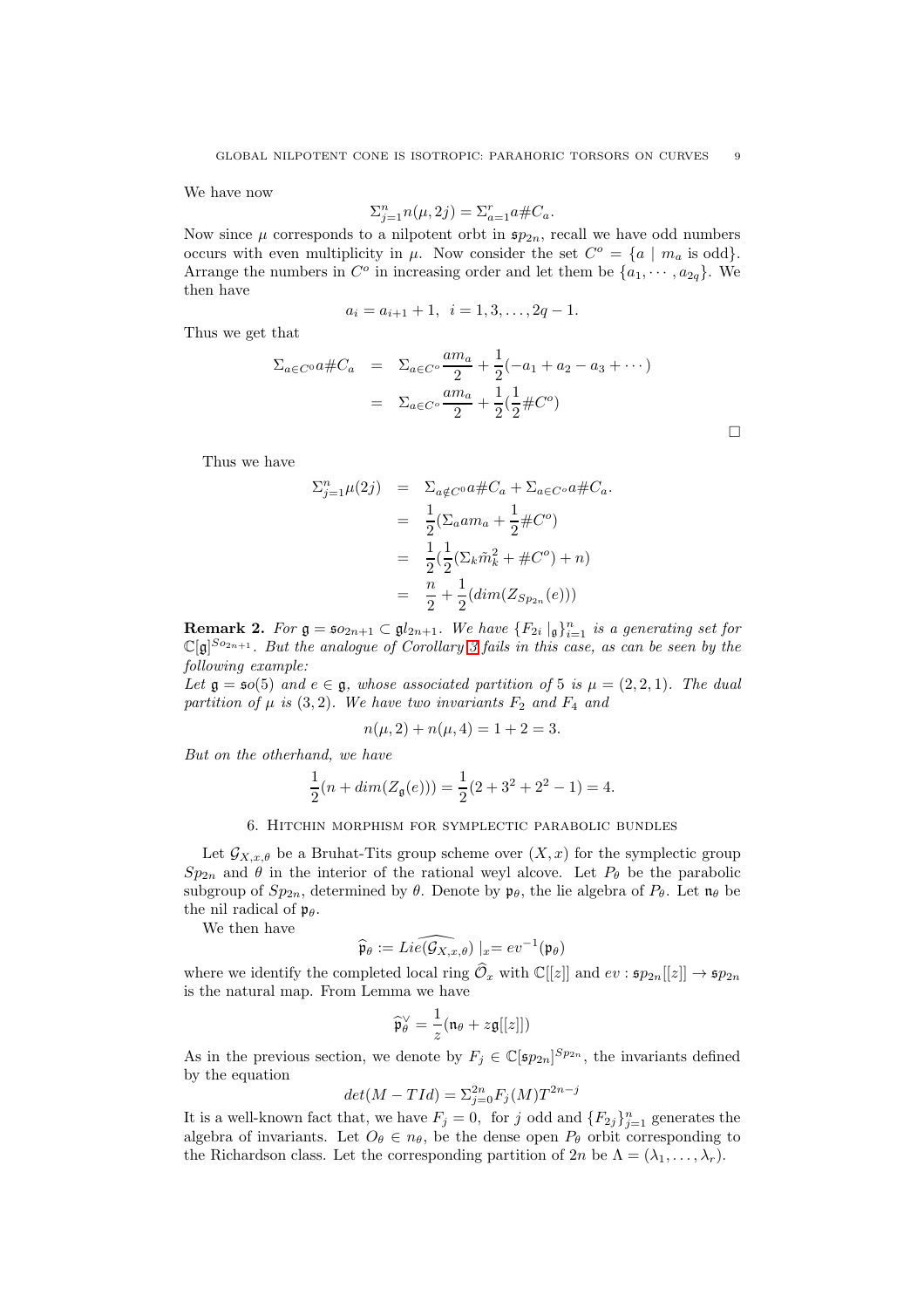<span id="page-9-0"></span>Lemma 4. *We have*

$$
\nu_t(F_{2j}(\gamma)) \geq -(2j - n(\Lambda, 2j)), \ \forall \gamma \in \widehat{\mathfrak{p}_{\theta}}^{\vee}.
$$

*Proof.* Let  $\gamma \in \widehat{\mathfrak{p}}$ . We then have

$$
\gamma=\frac{1}{z}(e+z\tilde{\gamma}),\ e\in\mathfrak{n}_\theta
$$

Thus we have

$$
\nu_z(F_{2j}(\gamma)) = -2j + \nu_z(F_{2j}(e + z\tilde{\gamma}))
$$

Let  $\mu = (m_1, \ldots, m_s)$  be the partition of  $2n$  corresponding to e. We have from Proposition ??, that

$$
\nu_z(F_{2j}(\gamma)) \ge -2j + n(\mu, 2j) = -(2j - n(\mu, 2j))
$$

Now since we  $e \in \overline{O}_{\theta}$ , we have for any k,

$$
\Sigma_{i=1}^k m_i \leq \Sigma_{i=1}^k \lambda_i.
$$

Thus we see that

$$
n(\mu, 2j) \ge n(\Lambda, 2j).
$$

Hence we get

$$
\nu_z(F_{2j}(\gamma)) \geq -(2j - n(\mu, 2j)) \geq -(2j - n(\Lambda, 2j))
$$

Corollary 4. *Let* C >> 0 *be such that, we have*

$$
\nu_z(F_{2j}(\gamma)) \geq -C, \ \ \forall \gamma \in \widehat{\mathfrak{p}}_{\theta}, \ \ j=1,2,\cdots,n.
$$

*Then image of the Hitchin morphism*

$$
\chi: T^*Bun_{\mathcal{G}_{X,x,\theta}} \to \bigoplus \bigoplus_{j=1}^n H^0(X, K_X^{2j}(Cx))
$$

*factors through a subvariety of dimension equal to that of*  $Bun_{\mathcal{G}_{X,x,\theta}}$ .

*Proof.* From Lemma [4,](#page-9-0) we have  $C \leq min\{2j - n(\Lambda, 2j)\}_{j=1}^n$  and the image of  $\chi$ , lands inside the subspace

$$
W = \bigoplus_{j=1}^{n} H^{0}(X, K_{X}^{2j}(2j - n(\Lambda, 2j)))
$$

We have from Riemann-Roch formula,

$$
dim(W) = dim(Sp_{2n})(g-1) + \sum_{j=1}^{n} (2j - n(\Lambda, 2j))
$$
  
= 
$$
dim(Sp_{2n})(g-1) + \frac{1}{2}(dim(Sp_{2n}) - dim(Z_{Sp_{2n}}(e^o)), e^o \in O_{\theta}
$$
  
= 
$$
dim(Sp_{2n})(g-1) + dim(Sp_{2n}/P_{\theta})
$$
  
= 
$$
dim(Bun_{G_{X,x,\theta}})
$$

**Corollary 5.** *For*  $G = Sp_{2n}$  *and*  $\theta$  *an element in the interior of the rational weyl alcove, we have*

 $(i)dim(\mathcal{N}ilp_{X,x,\theta}) = dim(Bun_{\mathcal{G}_{X,x,\theta}})$ 

*(ii)The Hitchin morphism* χ *is flat. Further every irreducible component of the fiber of*  $\chi$  *has dimension equal to that of*  $Bun_{\mathcal{G}_{X,x,\theta}}$ *.* 

 $(iii) T^*(Bun_{\mathcal{G}_{X,x,\theta}})$  *is a local complete intersection and*  $Nilp_{X,x,\theta}$  *is a Lagrangian complete intersection in*  $T^*(Bun_{\mathcal{G}_{X,x,\theta}})$ *.* 

*Proof.* Proof follows exactly as in the proof of Corollary [1](#page-4-0)

 $\Box$